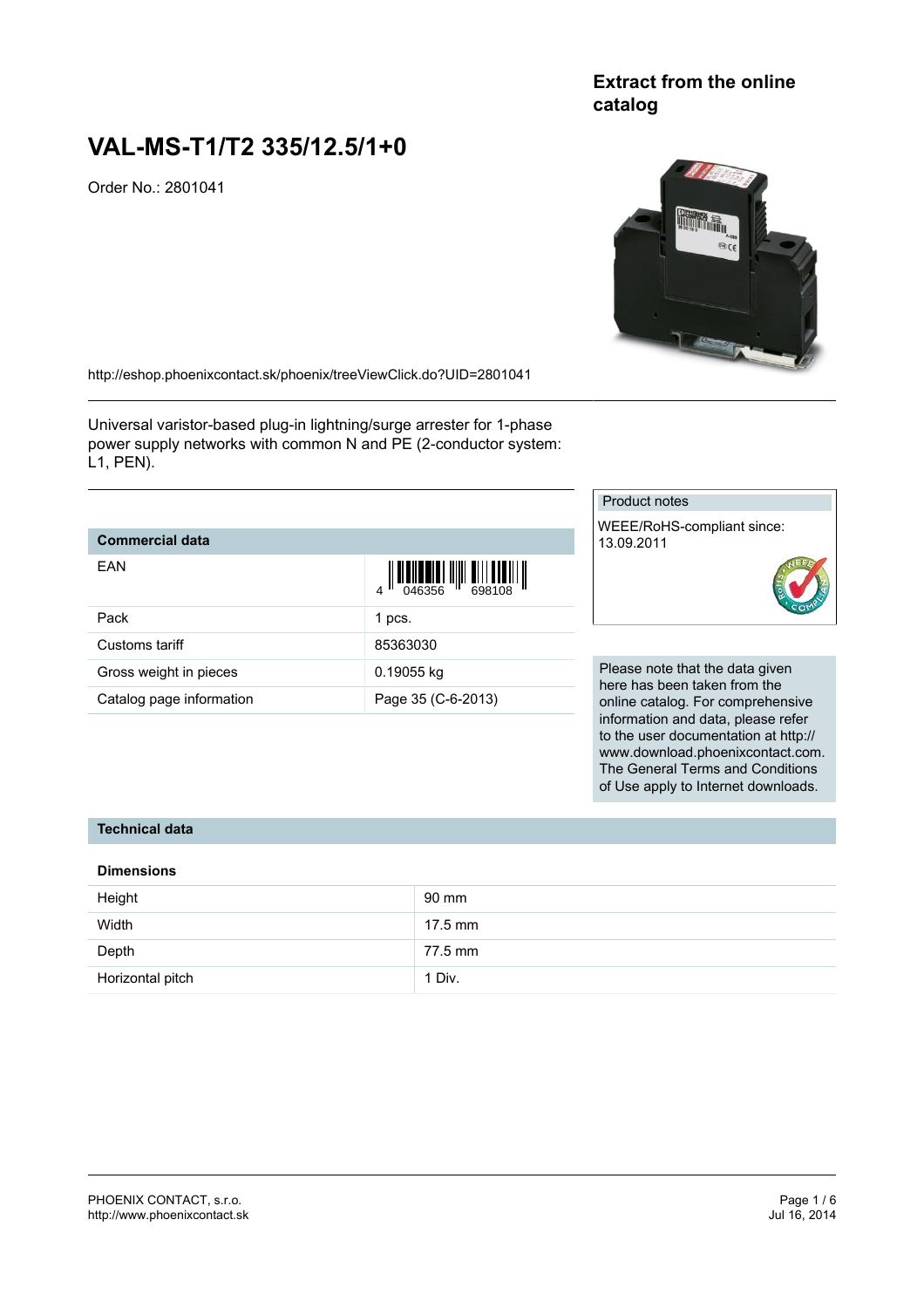#### **Ambient conditions**

| Degree of protection            | IP <sub>20</sub> |
|---------------------------------|------------------|
| Ambient temperature (operation) | -40 °C  80 °C    |

#### **General**

| Housing material                         | PBT/PA                                  |
|------------------------------------------|-----------------------------------------|
| Inflammability class according to UL 94  | V0                                      |
| Color                                    | black                                   |
| Standards for air and creepage distances | EN 60664-1                              |
|                                          | EN 61643-11                             |
| Mounting type                            | DIN rail: 35 mm                         |
| Type                                     | DIN rail module, two-section, divisible |
| Number of positions                      |                                         |
| Surge protection fault message           | Optical                                 |
| Direction of action                      | L-N / L-PEN                             |

#### **Protective circuit**

| <b>IEC</b> test classification                                              | 1/11                                                |
|-----------------------------------------------------------------------------|-----------------------------------------------------|
|                                                                             | T1/ T2                                              |
| EN type                                                                     | T1/ T2                                              |
| Nominal voltage $U_N$                                                       | 240 V AC                                            |
| Maximum continuous operating voltage U <sub>c</sub>                         | 335 V AC                                            |
| $U_T$ (TOV-proof)                                                           | 415 V AC (5 s)                                      |
| Nominal frequency $f_N$                                                     | 50 Hz (60 Hz)                                       |
| Rated load current I <sub>I</sub>                                           | 80 A (with serial 16mm <sup>2</sup> through wiring) |
| Residual current I <sub>PE</sub>                                            | $\leq 5 \mu A$                                      |
| Standby power consumption $P_c$                                             | $<$ 268 mVA                                         |
| Max. discharge current $I_{max}$ (8/20) µs maximum (L-<br>PEN)              | 50 kA                                               |
| Nominal discharge current $I_n$ (8/20) µs (L-PEN)                           | 12.5 kA                                             |
| Impulse discharge current (10/350) µs charge                                | 6.25 As                                             |
| Impulse discharge current (10/350)□µs, specific<br>energy                   | 39.00 kJ/Ω                                          |
| Impulse discharge current $(10/350)\Box$ us, peak<br>value $I_{\text{imp}}$ | 12.5 kA                                             |
| Voltage protection level $U_p$ (L-N)                                        | $\leq$ 1.2 kV                                       |
|                                                                             | $≤ 1.6$ kV (30 kA - 8/20µs)                         |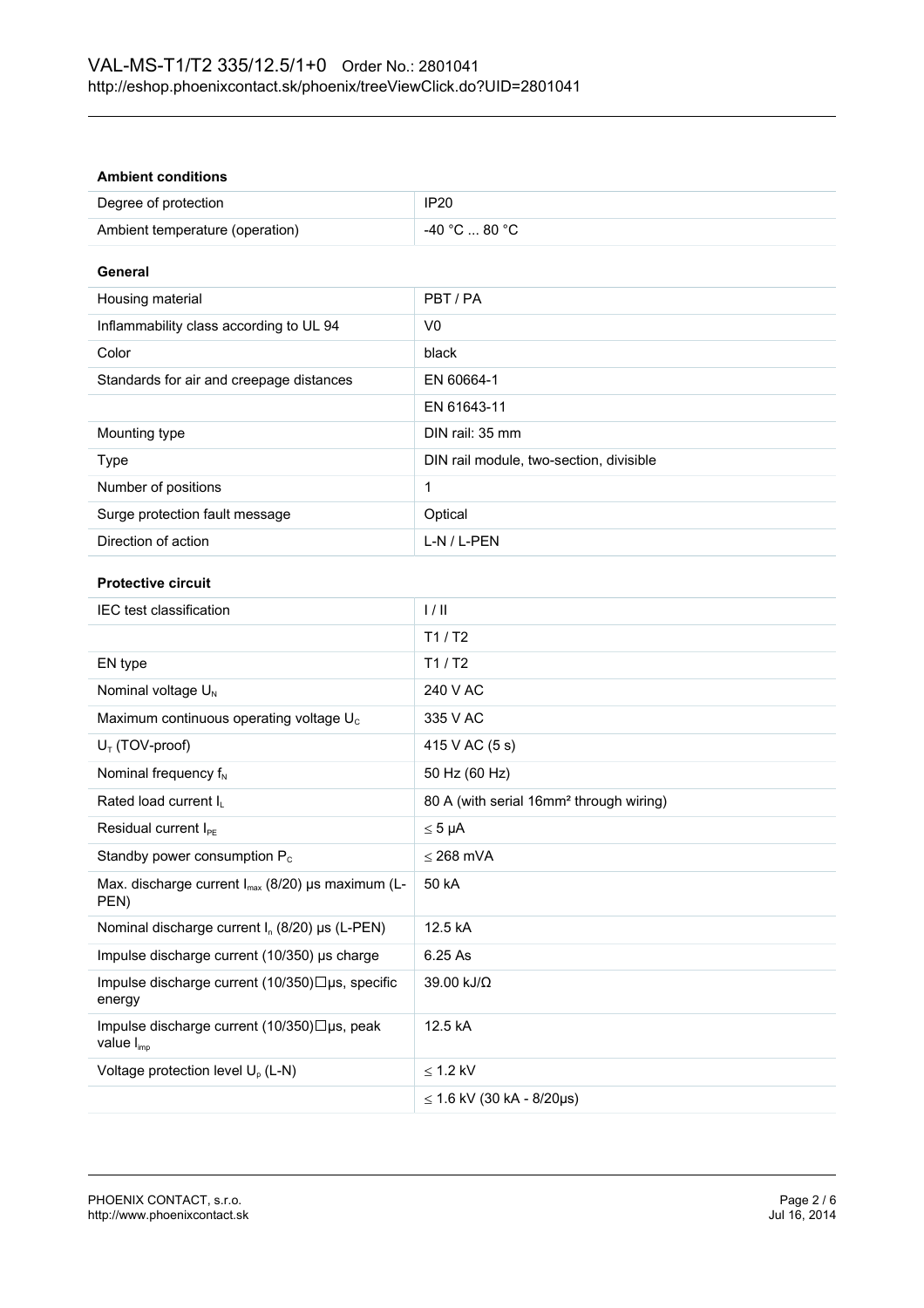| Residual voltage (L-N)                                                    | $<$ 1.2 kV                              |
|---------------------------------------------------------------------------|-----------------------------------------|
|                                                                           | $\leq$ 1.1 kV (at 10 kA)                |
|                                                                           | $\leq$ 1 kV (at 5 kA)                   |
|                                                                           | $\leq$ 0.9 kV (at 3 kA)                 |
| Response time                                                             | $<$ 25 ns                               |
| Response time (L-N)                                                       | $<$ 25 ns                               |
| Max. required backup fuse with branch wiring                              | 160 A $(gL/gG)$                         |
| Max. required backup fuse with V-type through<br>wiring                   | 80 A (gL/gG / with 16 mm <sup>2</sup> ) |
| Short-circuit resistance $I_{\rm P}$ with max. backup fuse<br>(effective) | $25 kA_{rms}$                           |

#### **Connection, protective circuit**

| Connection method                      | Biconnect terminal block |
|----------------------------------------|--------------------------|
| Screw thread                           | M <sub>5</sub>           |
| Tightening torque                      | 4.5 Nm                   |
| Stripping length                       | $16 \text{ mm}$          |
| Conductor cross section stranded min.  | $1.5$ mm <sup>2</sup>    |
| Conductor cross section stranded max.  | $25 \text{ mm}^2$        |
| Conductor cross section solid min.     | $1.5$ mm <sup>2</sup>    |
| Conductor cross section solid max.     | $35 \text{ mm}^2$        |
| Conductor cross section AWG/kcmil min. | 15                       |
| Conductor cross section AWG/kcmil max  | 2                        |

#### **Standards and Regulations**

| Standards/regulations | IEC 61643-1 2005     |
|-----------------------|----------------------|
|                       | EN 61643-11/A11 2007 |

#### **Certificates**

Certification Certifications applied for: Certification Ex: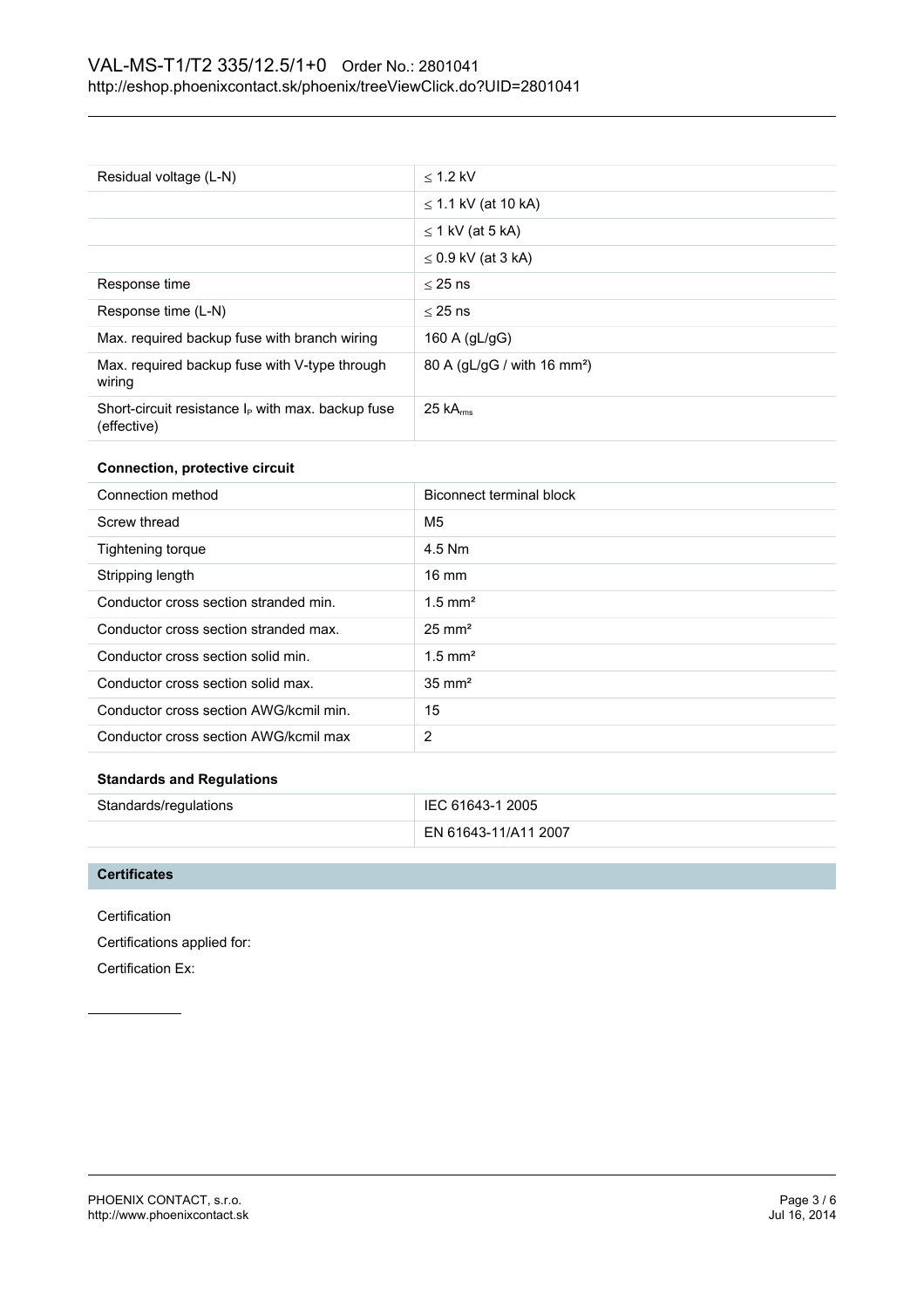| <b>Accessories</b> |                          |                                                                                                                                                                                          |
|--------------------|--------------------------|------------------------------------------------------------------------------------------------------------------------------------------------------------------------------------------|
| Item               | Designation              | Description                                                                                                                                                                              |
| General            |                          |                                                                                                                                                                                          |
| 2749880            | DK-BIC-35                | Feed-through terminal block for VAL and FLT applications                                                                                                                                 |
| <b>Marking</b>     |                          |                                                                                                                                                                                          |
| 1051993            | <b>B-STIFT</b>           | Marker pen, for manual labeling of unprinted Zack strips, smear-<br>proof and waterproof, line thickness 0.5 mm                                                                          |
| 0800763            | ZBN 18:SO/CMS            | Zack marker strip, white, for terminal block width: 18 mm                                                                                                                                |
| 2809128            | <b>ZBN 18:UNBEDRUCKT</b> | Zack marker strip, Strip, white, unlabeled, can be labeled with:<br>Plotter, Mounting type: Snap into tall marker groove, for terminal<br>block width: 18 mm, Lettering field: 18 x 5 mm |

## **Drawings**

Dimensioned drawing

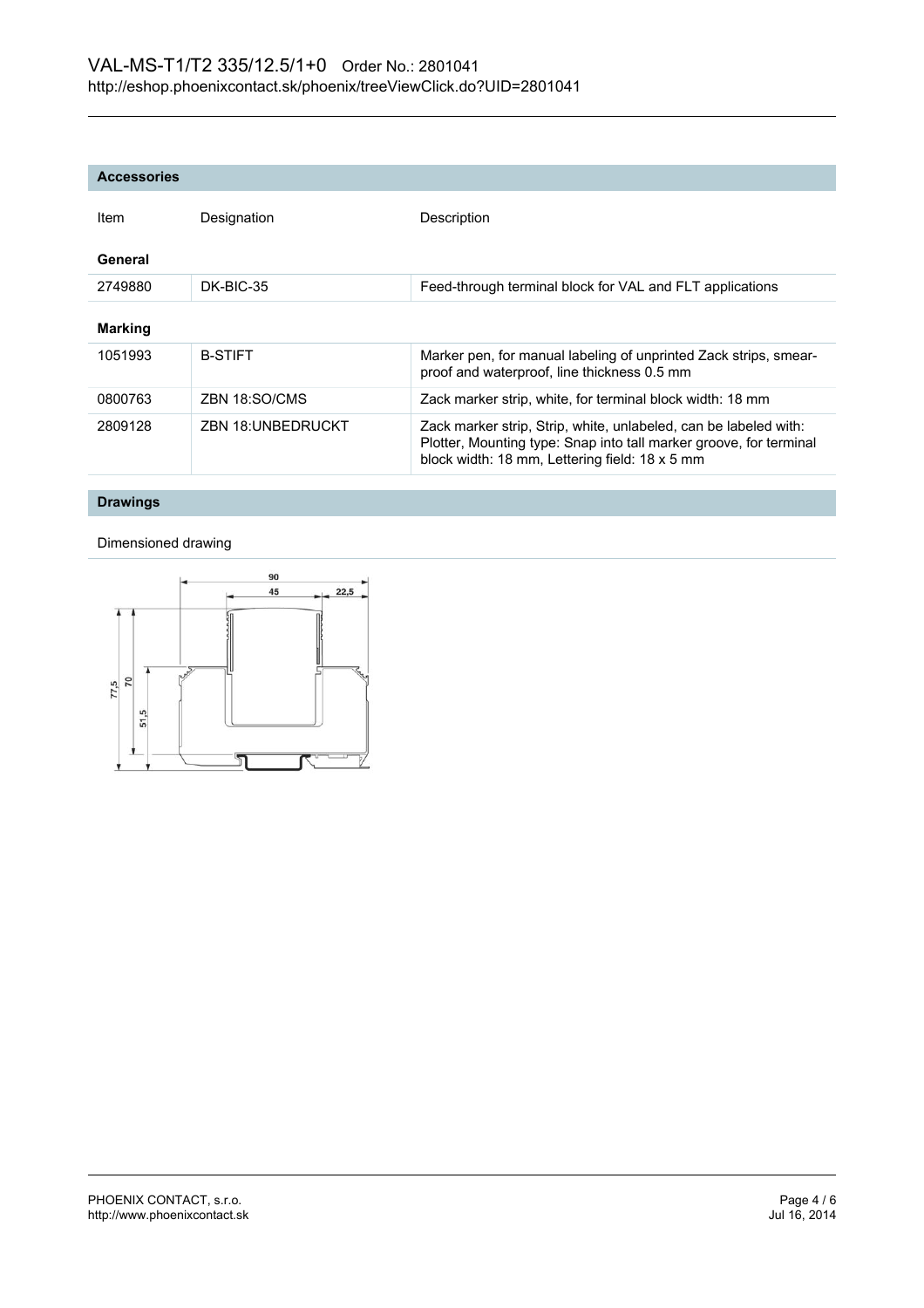Circuit diagram